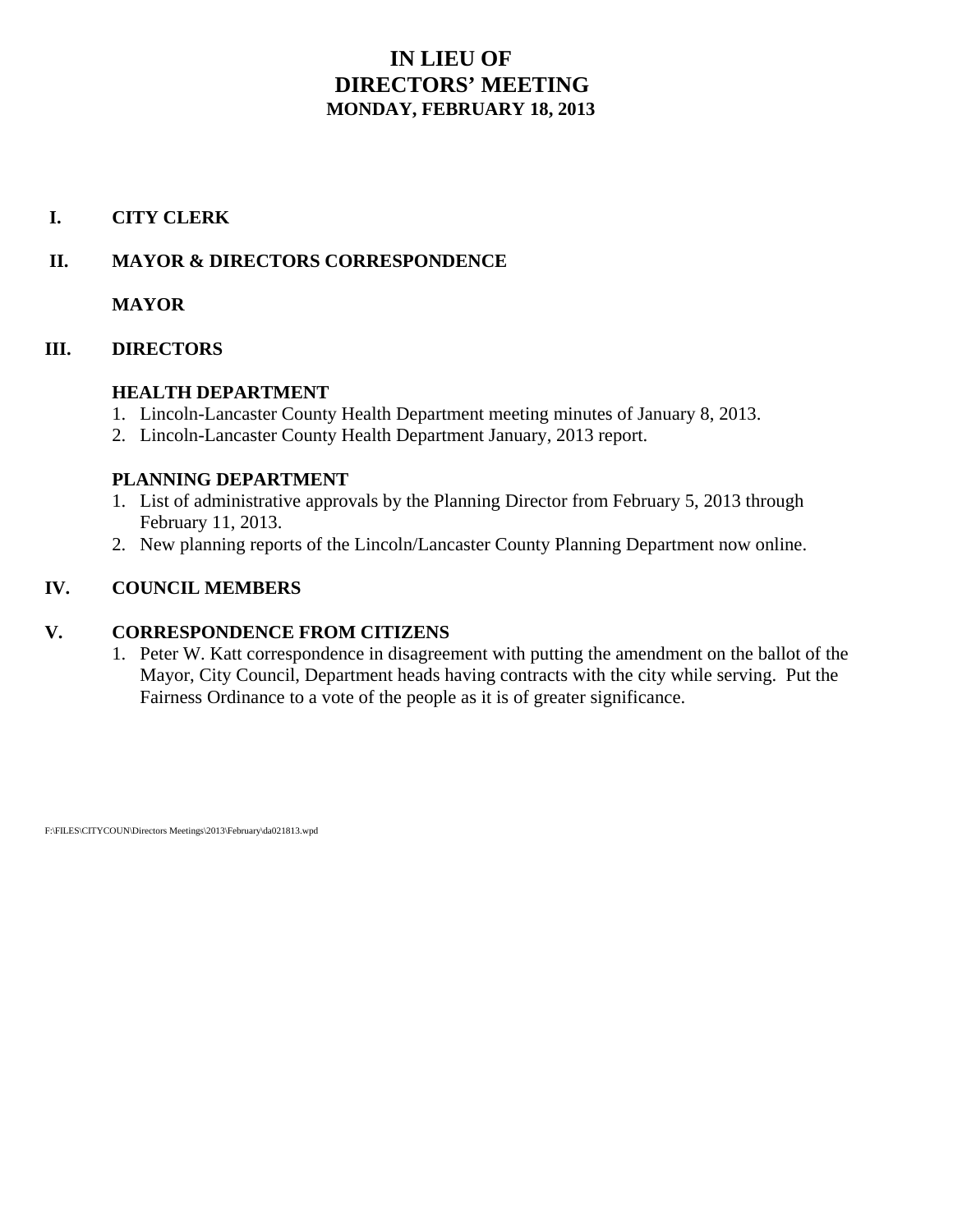## LINCOLN-LANCASTER COUNTY HEALTH DEPARTMENT

## Board of Health January 8, 2013

### I. ROLL CALL

The meeting of the Board of Health was called to order at 5:00 PM by Karla Lester at the Lincoln-Lancaster County Health Department. Members present: Alan Doster, Doug Emery, Jacquelyn Miller, Lisa Peterson, Brent Smoyer, Heidi Stark, Brittany Behrens (exofficio), Tim Sieh (ex-officio) and Karla Lester.

Members Absent: Ed Schneider, Marcia White, and Trish Owen (ex-officio).

Staff Present: Judy Halstead, Steve Frederick, Charlotte Burke, Brian Baker, Scott Holmes, Gwendy Meginnis, Kathy Cook; Andrea Haberman, Steve Beal, Lauren Huckabee, Raju Kakarlapudi, and Elaine Severe.

Others Present: Nancy Hicks.

Dr. Lester welcomed Dr. Doster to the Board of Health. Ms. Burke introduced Ms. Huckabee, UNL Dietitic Intern.

#### II. APPROVAL OF AGENDA

Dr. Lester asked if there were any additions or corrections to the Agenda.

Motion: Moved by Dr. Peterson that the Agenda be approved as mailed. Second by Dr. Stark. Motion carried by acclamation.

#### APPROVAL OF MINUTES

Dr. Lester asked if there were any additions or corrections to the Minutes.

Motion: Moved by Mr. Smoyer that the December 11, 2012 Minutes be approved as mailed. Second by Dr. Peterson. Motion carried by acclamation.

#### III. PUBLIC SESSION

#### DEPARTMENT REPORTS

#### A. Health Director Update

Ms. Halstead stated flu activity continues to increase in the community. The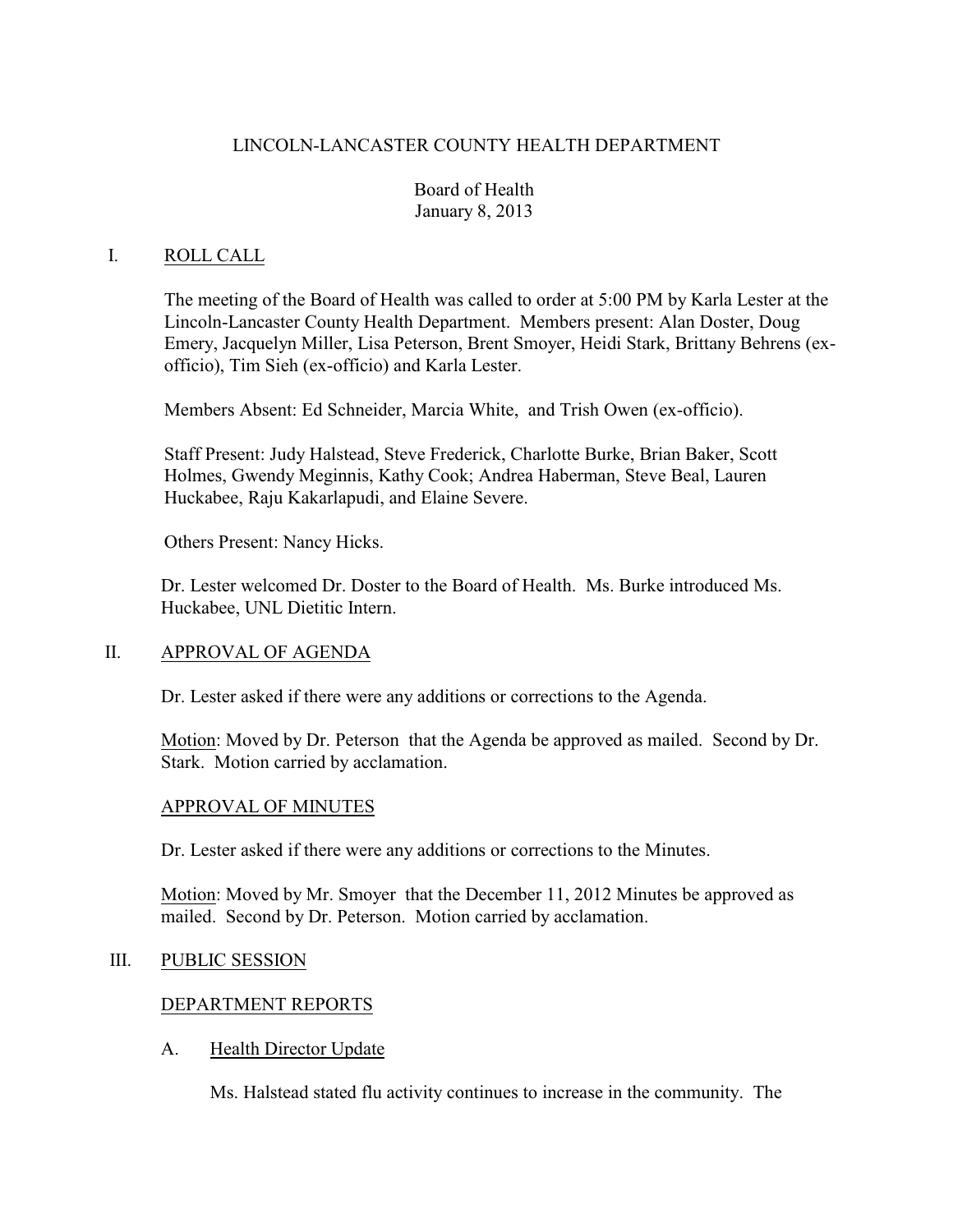#### Board of Health Minutes - January 8, 2013 Page 2

Department issued a news release on January  $8<sup>th</sup>$  encouraging individuals to get their flu vaccinations. Lancaster County has reported two deaths due to influenza.

Ms. Halstead stated the 2013 Legislative session begins on January 9, 2013. The Department will be reviewing and following legislation during the session. She noted the Board of Health will be seeing more County level activities reported in the Board materials. We continue to have many services provided in the County but haven't always been reporting on the County initiatives. We will be doing more of this going forward.

Ms. Halstead stated Division Managers will review their Division goals later on in the meeting. She noted goals for the Department for the coming year include continue to enhance our use of data and outcomes, providing good customer service including being responsive and taking initiative to better serve the public and continue to be fiscally conservative and review all positions and major purchases..

## IV. CURRENT BUSINESS (Action Items)

## V. CURRENT BUSINESS (Information Items)

A. Essential Service #9 - Evaluate Effectiveness, Accessibility, and Quality of Personal and Population-Based Health Services

Mr. Frederick provided an update on Essential Service #9. He stated evaluation involves gathering information, measuring outcomes, and determining whether the outcomes show the objectives were met. Evaluation helps determine whether we are doing the right thing by following best practices, whether clients are satisfied, and if we are getting the results we are looking for. He stated the Department completed the MAPP (Mobilizing for Action through Partnership & Planning) assessment process as well as the National Public Health Performance Standards to evaluate whether we are meeting the performance standards of the Ten Essential Services. This assessment analyzed information on health status and service utilization and indicators revealed several findings locally including: obesity & diabetes are on the rise, STIs are increasing, access to care continues to be a problem and people are utilizing preventive screenings at an increased rate. He stated the Department evaluates nearly every program and evaluation drives resource allocation and program improvement.

## B. Possible Upcoming Legislation That May Impact Public Health

Ms. Halstead previewed the upcoming legislative session noting several areas/issues the Department will be following. They include 1) Medicaid expansion; 2) repeal of the Inheritance Tax; 3) Senator Bill Avery's proposed legislation to assess sales tax on sugar sweetened beverages in an effort to prevent obesity in children; 4) the Public Health Association of Nebraska's efforts to add State aid to local health departments to increase funding for prevention programs; 5) increase in the tobacco tax; and 6) seatbelts and motorcycle helmet requirements. She will continue to provide legislative updates to the Board of Health at the monthly meetings.

C. Safe Kids Injury Prevention Update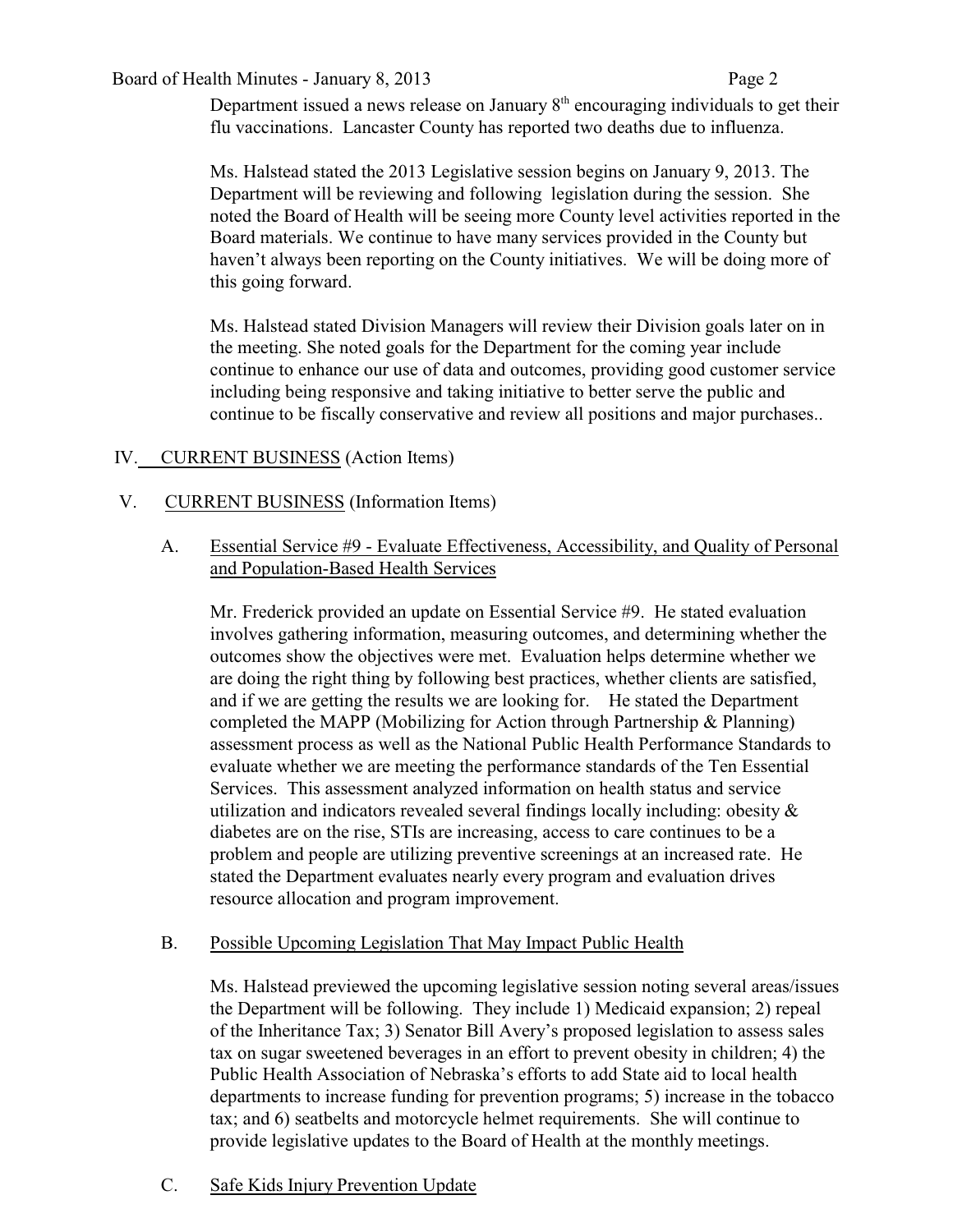Mr. Baker provided an update on the Safe Kids Injury Prevention Program. The Department joined the Safe Kids Program in 1995. Staffing is provided to several Task Forces. They include: 1) Pedestrian & Bike Safety; 2) Fire and Burn Safety; 3) Home Safety; 4) Sports Injury Prevention; 5) Water Safety; 6) Child Passenger Safety. Initiatives include bike helmets, safety recalls, landlord training for fire and burn safety, education on choking, and providing clinics for coaches on sports injuries.

Dr. Peterson asked whether the program was on Facebook. She suggested providing information to the schools on Facebook as another way to get information to teachers, parents, students, and the general public.

#### D. Environmental Health Proposed Regulation Changes

Mr. Holmes stated the Environmental Health Division is working with the Law Department and County Attorney's Office on proposed changes to several environmental health regulations. They include the Swimming Pool and Spa ordinances; the Onsite Wastewater Treatment Program regulations; and Child Care Center regulations. The proposed regulation changes will be presented to the Board of Health within the next six months.

#### E. 2013 Goals

Ms. Halstead stated the Division Managers will present their division goals for the coming year.

Environmental Public Health - Mr. Holmes - Goals include the Responsible Beverage Server Training Program, the Lincoln Solid Waste Management Plan recommendations and the Food & Drug Administration grant regarding food safety consultations.

Dental & Nutrition Services - Ms. Meginnis - Goals include the extended hours evening clinic, working with the dental outreach community and the schools to improve reporting by parents; WIC Program - working with Family Services Association on an improved marketing program to assure individuals who are eligible are receiving services and working with the Healthy Lincoln Breastfeeding Initiative to promote breastfeeding.

Health Promotion & Outreach - Ms. Burke - Goals include expanding the 54321 Program, expand the Living Well Program, continue the Tobacco Program with emphasis on smoke-free housing, business campuses and school campuses, implement the teen Distracted Driver Program in the Injury Prevention Program and expand the Bicycle Education Program.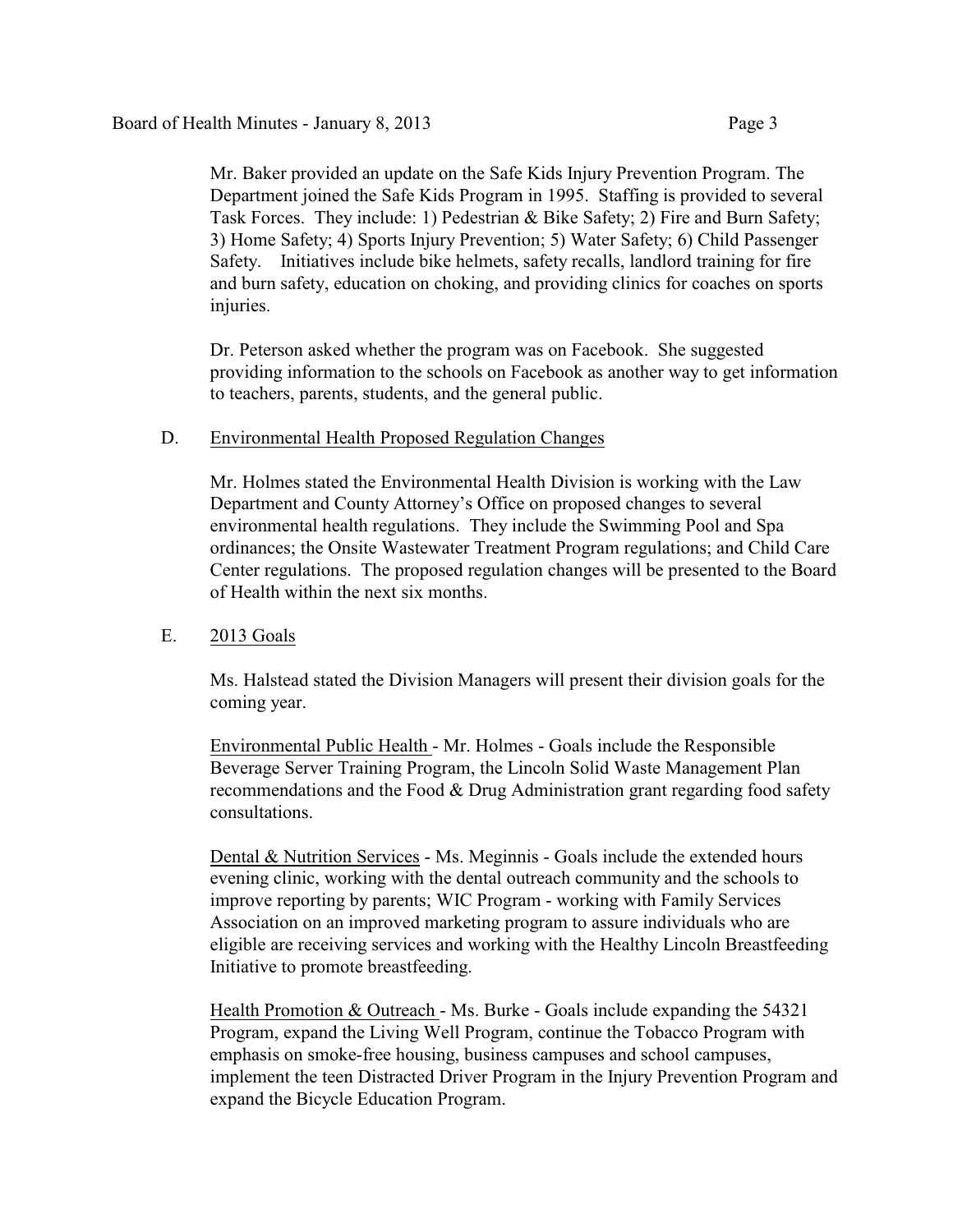Information & Fiscal Management - Ms. Cook - Coordinate and manage the implementation of the Accela Computer program and the Voice Over Internet Phone System; revise policies and procedures relating to information technology, adapt our software to measure outcomes better than we do now, update the laboratory interfaces with electronic orders, and address the information technology needs in Animal Control.

Community Health Services - Ms. Mason - Accreditation through the Healthy Families America Program, address the high chlamydia rates and reinfection rates, increase Medicaid billing, reclassification of positions in the Division, increase access to care.

Health Data & Evaluation - Mr. Frederick - Behavior Risk Factor Survey, increase the ability to provide mobile applications on smart phones, and maintain the partnerships we have established with our Emergency Preparedness partners

Animal Control - Mr. Beal - Increase awareness of the public health connection and Animal Control, improve customer service, work with Information Management on assessing the need for data management in dispatch, continue relationship building with the Capital Humane Society, implement a pet licensing campaign with the Capital Humane Society, increase revenues to support operations; continue cleanup of ordinances relative to regulations and enforcement, and work on GPS technology regarding vehicle and officer location.

#### VI. FUTURE BUSINESS

Dr. Schneider requested information on Vital Statistics for the February meeting.

#### VII. ANNOUNCEMENTS

Next Regular Meeting - February 12, 2013 - 5:00 PM.

#### VIII. ADJOURNMENT

The meeting was adjourned at 6:22 PM.

Elaine Severe Recording Secretary

Heidi Stark Vice-President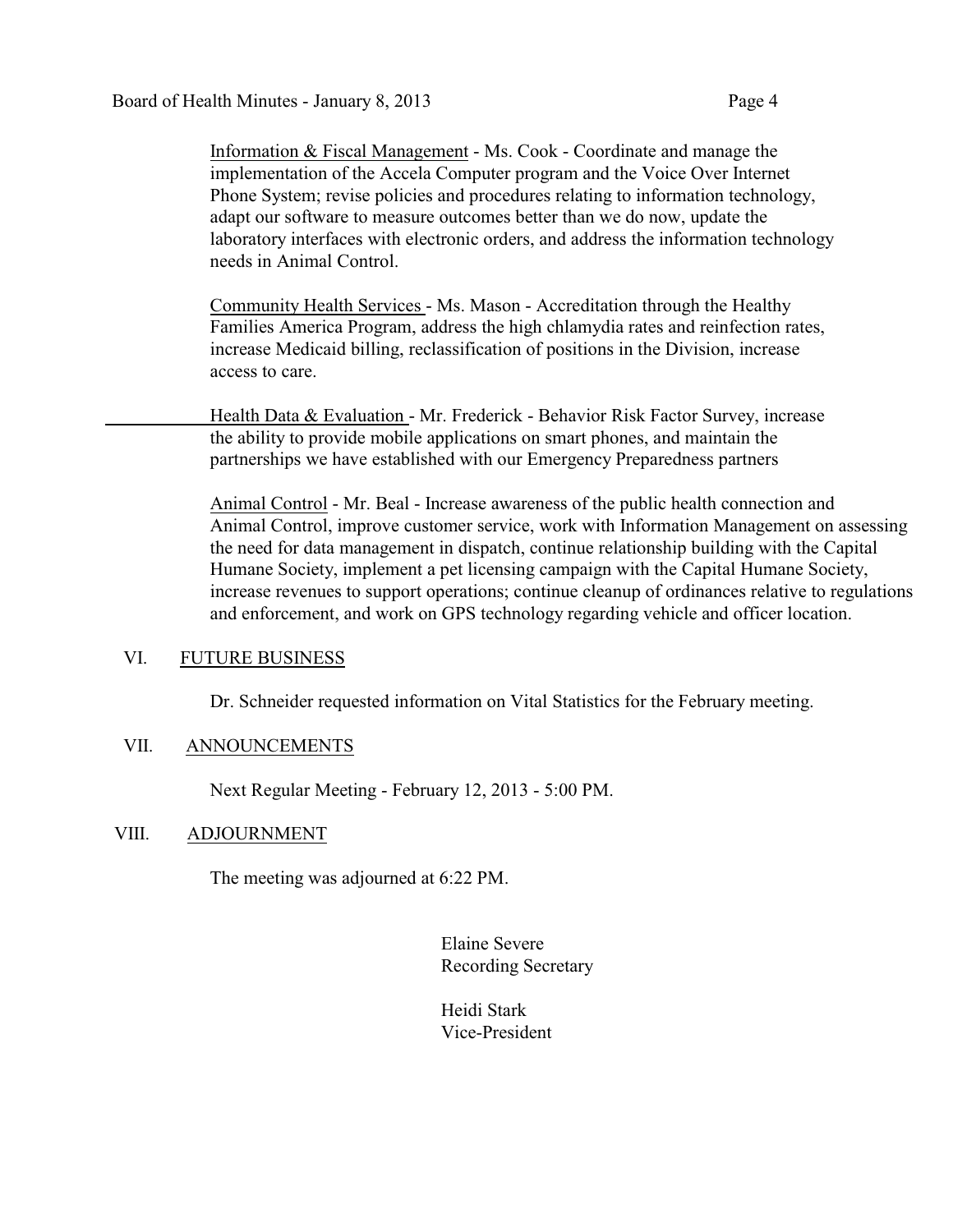# **DEPARTMENT REPORT JANUARY, 2013**

## **DIRECTOR'S OFFICE**

- The Health Director continues to coordinate state legislative activities for the Department and the Mayor's Office. She meets weekly with the Mayor's Office's Legislative Review Team. An update will be provided at the February Board of Health Meeting.
- Welcome to new Board of Health member, Roma Amundson. She represents the Lancaster County Board of Commissioners. The Health Director provided a tour of the Health Department and overview of Department services to Commissioner Amundson.
- The Health Director serves on the Community Health Endowment Board of Trustees and is a member of the Funding Committee. The Committee is reviewing grant proposals for future funding from the Community Health Endowment.
- The Health Director coordinated a News Conference on February 1, 2013 to discuss Medicaid expansion. Mayor Beutler, the Lancaster County Board of Commissioners and local health and hospital officials are supporting the bill to expand Medicaid services. The Bill (LB577) was introduced by Senator Kathy Campbell.
- The Health Director continues to serve on the Community Mental Health Center Invitation to Negotiate Committee. Lancaster County will transition behavioral health services from the Community Mental Health Center to private providers in the community in the near future.
- The Health Director and several staff attended the Martin King, Jr. Freedom Breakfast on January 18, 2013.
- The Health Director and Division Managers continue to meet with Lincoln Fire & Rescue management staff to continue their efforts to enhance collaboration between the two agencies.

# **ANIMAL CONTROL**

| <b>Animal Control Stats</b> | -Dec $10$ | Sep 10 Sep 11-<br><b>Dec 11</b> | Sep 12-<br><b>Dec 12</b> |
|-----------------------------|-----------|---------------------------------|--------------------------|
| <b>Pet Licenses Sold</b>    | 19,178    | 19.181                          | 20,121                   |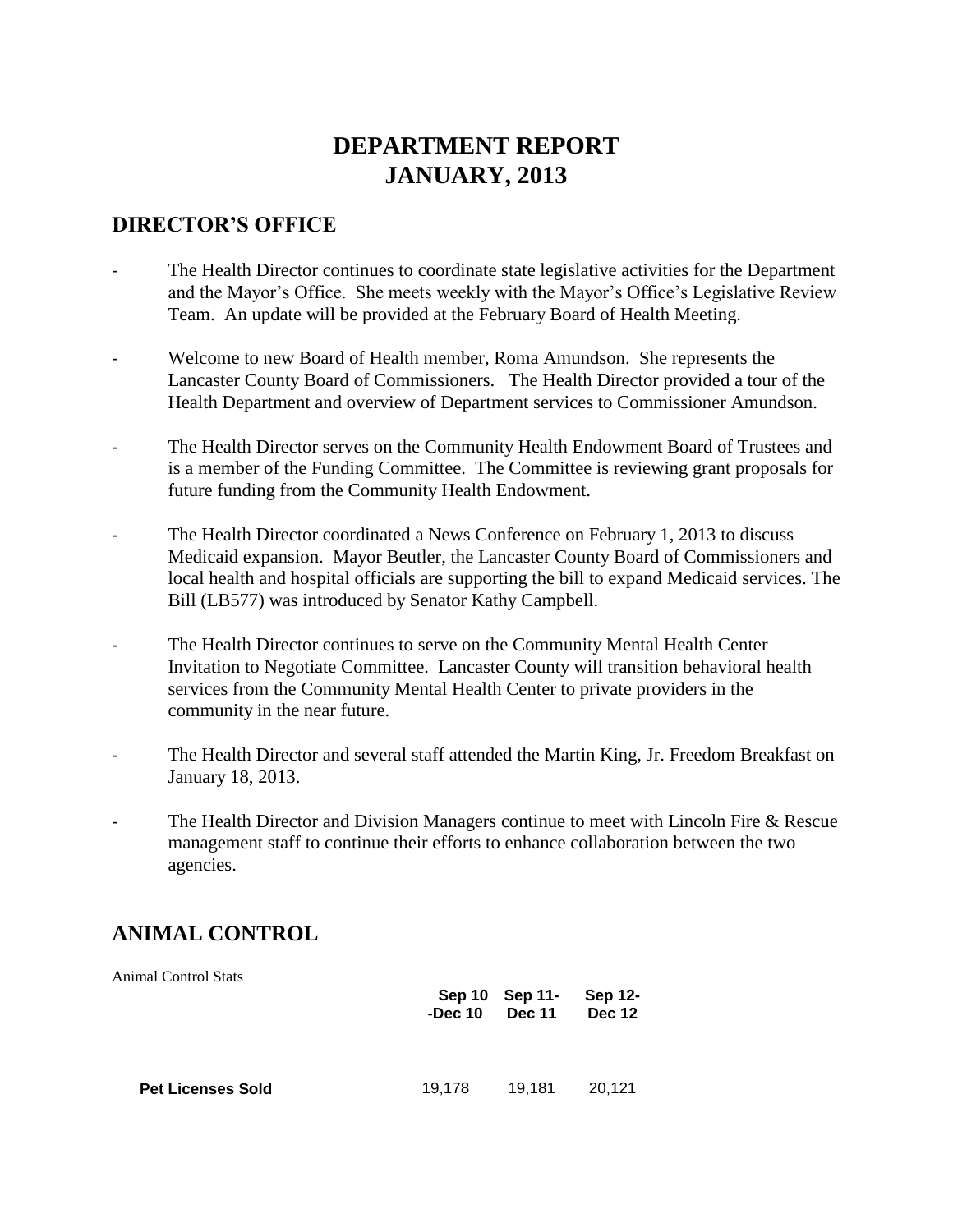| <b>Cases Dispatched</b>                | 5522  | 7330              | 7907  |
|----------------------------------------|-------|-------------------|-------|
| Investigation                          | 6191  | 7915              | 8381  |
| <b>Animals Impounded</b><br>Dogs       | 624   | 540               | 498   |
| Cats                                   | 677   | 573               | 401   |
| <b>Court Citations Issued</b>          | 173   | 73                | 118   |
| <b>Warnings/Defects Issued</b>         | 1459  | 4020              | 5310  |
| <b>Bite Cases Reported</b>             | 135   | 151               | 147   |
| <b>Attack Cases Reported</b>           | 24    | $12 \overline{ }$ | 17    |
| Dogs Declared (PPD, DD, V)             | 57    | 25                | 26    |
| <b>Animal Neglect Investigations</b>   | 218   | 172               | 212   |
| <b>Injured Animal Rescue</b>           | 208   | 261               | 221   |
| <b>Wildlife Removal</b>                | 128   | 135               | 141   |
| <b>Dead Animal Pickup</b>              | 573   | 776               | 651   |
| <b>Lost and Found Reports</b>          | 750   | 772               | 852   |
| <b>Phone Calls</b>                     | 13899 | 15011             | 16324 |
| <b>Average Response Time (in mins)</b> | 24    | 16                | 12    |

- The Animal Control Advisory Committee will meet on February 19, 2013 to discuss and hear reviews on upcoming Legislation applicable to animals, discuss the current Dangerous Dog and Potentially Dangerous dog status and owner compliance and discuss potential changes that may be proposed to the Board of Health and City Council this fall regarding the Animal Control Ordinances.
- Animal Control staff responded to several media calls regarding a Bengal cat that was seen running at large in northeast Lincoln. Interviews were done with KOLN-KGIN and the Journal Star. Animal Control Officers set traps in the areas the cat was reported but were unsuccessful at catching the cat.
- Fewer dogs and cats are being taken to the Capital Humane Society, a positive trend that we hope continues. The statistics are included as part of this report and highlight the first four months of each fiscal year for the last 3 fiscal years.
- The Division Manager met with Dr. Doster on January  $23<sup>rd</sup>$  at the UN-L East Campus. He toured the veterinary and biomedical sciences facilities and discussed current trends and activities regarding Animal Control.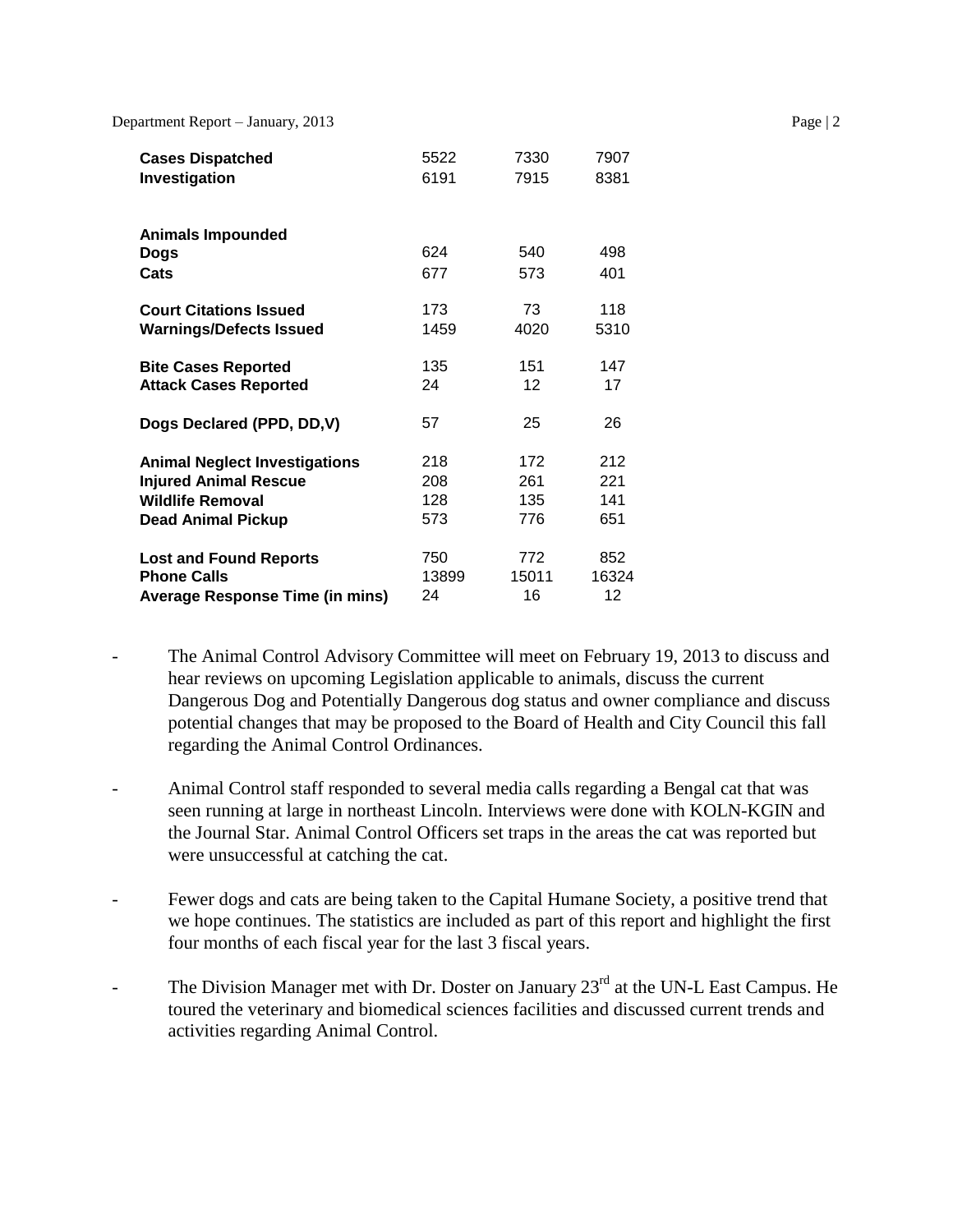- The Director of the Capital Humane Society, a Deputy Sheriff and the Animal Control Manager met on January  $25<sup>th</sup>$  to discuss situations that may arise in the county and involve our agencies and organizations.
- The Office Manager and Division Manager are reviewing the current mainframe and dispatch system used in Animal Control. This review includes assessing the pros and cons of the current system and what would be desirable with a different system. The review has determined that the mainframe system we are currently using has served the Department very well over the past 20 years, however new technologies like auto vehicle location, GPS, and advances in detailed pet owner information have made it important to look at future trends and needs for Animal Control operations.

## **COMMUNITY HEALTH SERVICES**

## **CHS QUALITY IMPROVEMENT PERFORMANCE MEASURES**

| <b>Diabetes Control of General Assistance Patients</b>        |       |                 |             |
|---------------------------------------------------------------|-------|-----------------|-------------|
| Good Glycemic Control = Hemoglobin A1C less than $7\%$        |       |                 |             |
| Adequate Glycemic Control = Hemoglobin A1C less than $8\%$    |       |                 |             |
| <b>Poor Glycemic Control = Hemoglobin A1C greater than 9%</b> |       |                 |             |
| <b>Hemoglobin A1C</b>                                         | Good  | <b>Adequate</b> | <b>Poor</b> |
| HEDIS 2010 (Medicaid Population)*                             | 34.7% | $46.9\%$        | 44.0%       |
| <b>General Assistance Patients</b>                            | Good  | <b>Adequate</b> | <b>Poor</b> |
| 06/01/2011 through 05/31/2012                                 | 33.3% | 66.7%           | 22.2%       |
| 09/01/2011 through 08/31/2012                                 | 37.5% | 58.3%           | 29.2%       |
| 12/01/2011 through 11/30/2012                                 | 38.7% | 58.1%           | 19.4%       |

Please note: Patients with good glycemic control are also included in the category of adequate control. Also note that there is a gap between the categories of adequate control and poor control, so that patients with Hemoglobin A1C readings between 8 and 9 are not categorized.

| <b>Hypertension Control of General Assistance Population</b> |                   |  |
|--------------------------------------------------------------|-------------------|--|
| <b>Controlled Blood Pressure</b> = less than $140/90$        |                   |  |
| <b>Blood Pressure</b>                                        | <b>Controlled</b> |  |
| HEDIS 2010 (Medicaid Population)*                            | 55.6%             |  |
| <b>General Assistance Patients</b>                           | <b>Controlled</b> |  |
| $6/01/2011$ through $05/31/2012$                             | 58.9%             |  |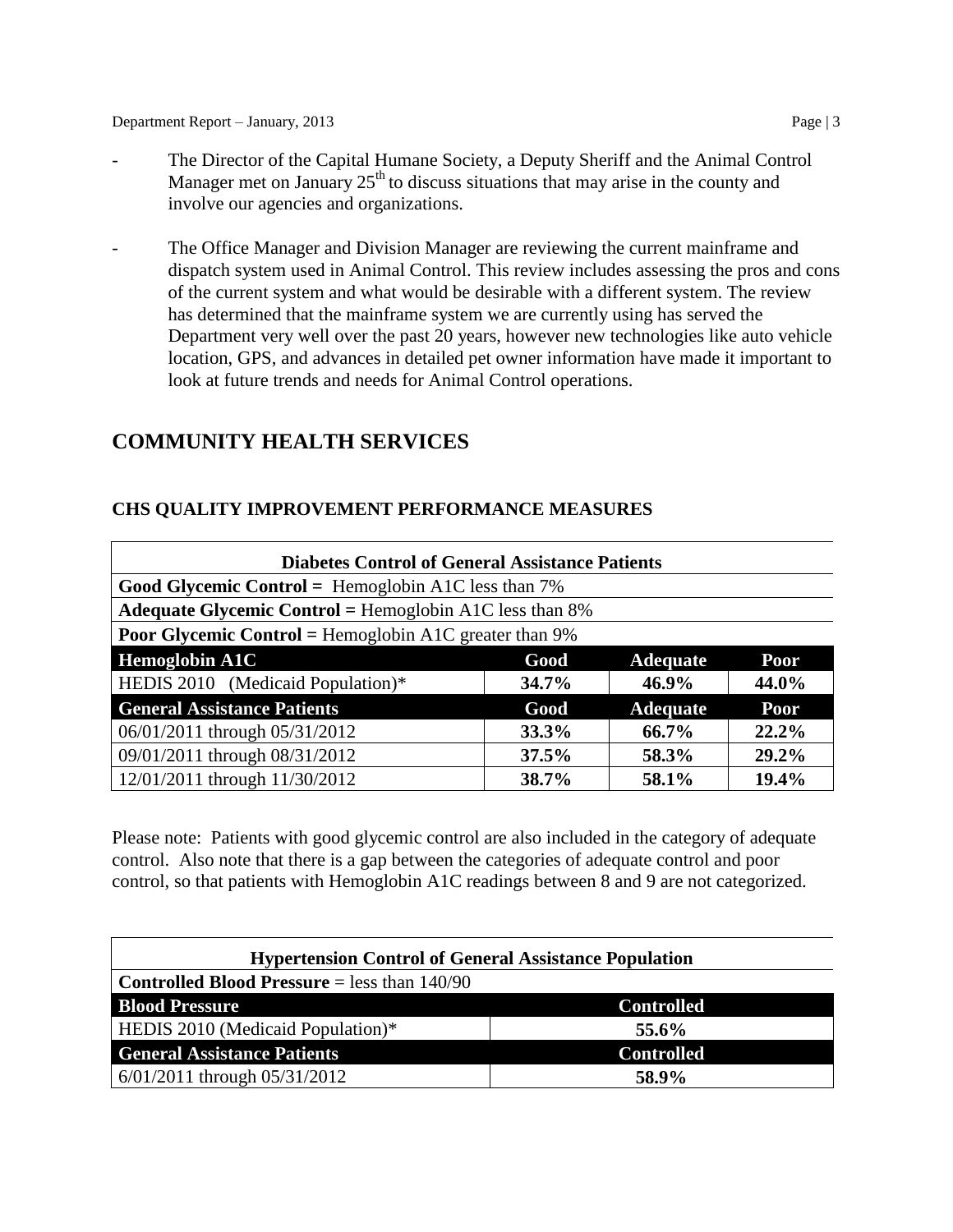| Department Report – January, 2013 | Page $ 4 $ |
|-----------------------------------|------------|
| $9/01/2011$ through $08/31/2012$  | 61.1%      |

\*The Healthcare Effectiveness Data and Information Set (HEDIS) is a widely used set of [performance measures](http://en.wikipedia.org/wiki/Performance_measurement) in the [managed care](http://en.wikipedia.org/wiki/Managed_care) industry, developed and maintained by the [National](http://en.wikipedia.org/wiki/National_Committee_for_Quality_Assurance)  [Committee for Quality Assurance](http://en.wikipedia.org/wiki/National_Committee_for_Quality_Assurance) (NCQA). HEDIS was designed to allow consumers to compare health plan performance to other plans and to national or regional benchmarks. The General Assistance Medical Clinic compares its client outcomes to the HEDIS benchmarks for clients covered by Medicaid with the same medical diagnoses of diabetes and/or hypertension.

# **DENTAL HEALTH SERVICES**

## **WIC**

From the National WIC Association: Analyzing data from 30 states and the District of Columbia, [researchers discovered](http://paracom.paramountcommunication.com/ct/10887227:14175108315:m:1:45485810:CA08FED03DFB9BEE7A93D212FBFAC5CD:r) [\(http://jama.jamanetwork.com/article.aspx?articleid=1487493\)](http://jama.jamanetwork.com/article.aspx?articleid=1487493) that the obesity rate for children ages 2 to 4 years old enrolled in WIC declined between 2003 and 2010 from 15.2% to 14.9%. The extreme obesity rate declined from 2.22% to 2.07% during the same time period. For more information, read the [New York Times article](http://paracom.paramountcommunication.com/ct/10887228:14175108315:m:1:45485810:CA08FED03DFB9BEE7A93D212FBFAC5CD:r) – "Study Finds Modest Declines In Obesity Rates Among Young Children From Poor Families – Author – Sabrina Tavernise – Printed- December 25, 2012.

WIC participation for the month of December:

| Cascibau (Farticipation). (301 report) |      |
|----------------------------------------|------|
| <b>Total</b>                           | 3642 |
| <b>Main</b>                            | 2787 |
| <b>LMEP</b>                            | 262  |
| <b>Cornhusker Clinic</b>               | 593  |

#### **Caseload (Participation): (**301 report)

#### **Food: For August 2012**

| <b>Food Monthly Obligations</b> | \$222,564.86 |
|---------------------------------|--------------|
| Food Pkg Avg.                   | \$60.60      |
| Women                           | \$39.68      |
| <b>Infants</b>                  | \$138.23     |
| <b>Children</b>                 | \$40.67      |

**Dental**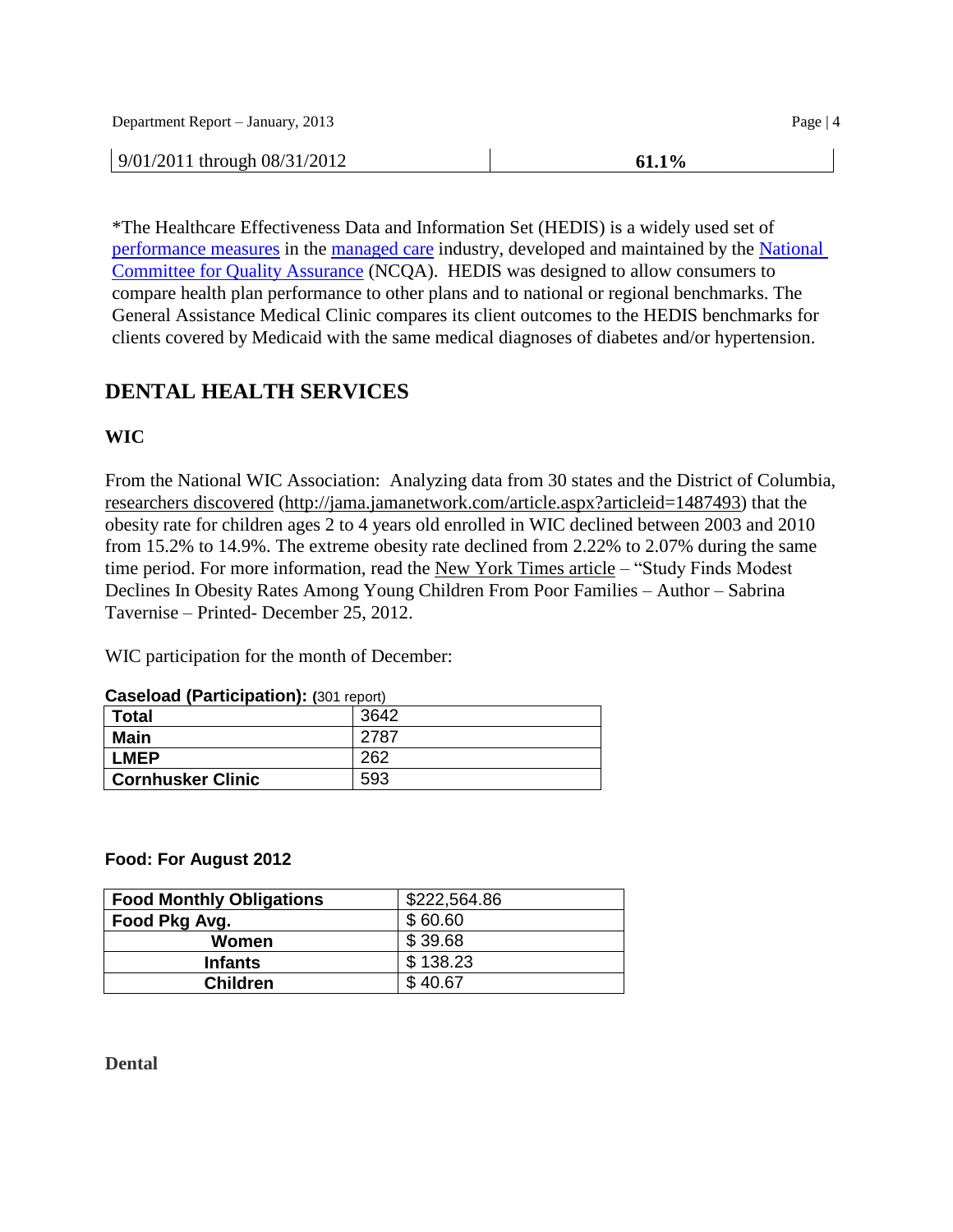- During the month of December, the dental staff provided 781 patient visits for 512 patients. Of the 512 clients served, 291 were children (57%), 58% Medicaid enrolled, 32% fell at or below 100% of poverty (includes 3% General Assistance Enrolled), and 10% falling in the range of 101% - 200% of poverty.
- Outreach activities for the month included screening 161 Fredstrom Elementary children that had not reported seeing a dentist in the past 12 months.

## **ENVIRONMENTAL PUBLIC HEALTH**

## **Program Area : Child Care Health and Safety**

#### **Specific Program: Child Care Inspections and Provider Training**

**Child Care Health and Safety Goals:** Protect children, child care providers and our community by reducing the risk communicable disease outbreaks and injuries in child care.

#### **Methods/Strategies:**

- conduct uniform inspections
- conduct new and remodeled facility plan review
- issue permits, collect fees
- provide compliance and health and safety consultation
- investigate complaints and illness outbreaks
- take enforcement actions (NOVs, FENs, Court cases)
- provide child care provider training

**Indicator:** Inspect 95% of child care facilities within established intervals.

**Funding/Source:** 53% of the field staff time is funded through fees and grants.

**Comparison:** Environmental Health Specialists (~0.35 FTE) inspect about 150 child care centers and before/after school programs. In FY12, 112 health and safety inspections were conducted in child care centers. Our Child Care Health Consultant (0.78 FTE) provided training to 783 child care providers on health and safety, and 132 attended special topics trainings, such as on Integrated Pest Management of Bed Bugs and Roaches. Over 160 child care facilities were reached with education and consultation/technical assistance. Our performance indicator is to inspect 95% of facilities within established intervals. This goal was not met in FY12 due to work required to implement our new information system (Accela Automation), which required significant time from inspection staff, and the need to conduct food establishment inspections at mandated frequencies. Child care center staff are required to have two hours of health and safety training, which LLCHD offers twice a month. LLCHD does not inspect State licensed Child Care Homes.

This past year the Nebraska Health and Human Services (HHS) proposed new child care facility regulations. LLCHD provided written recommendations on the proposed regulations, some of which were incorporated. Nebraska was recently ranked  $49<sup>th</sup>$  in the U.S. on the adequacy of child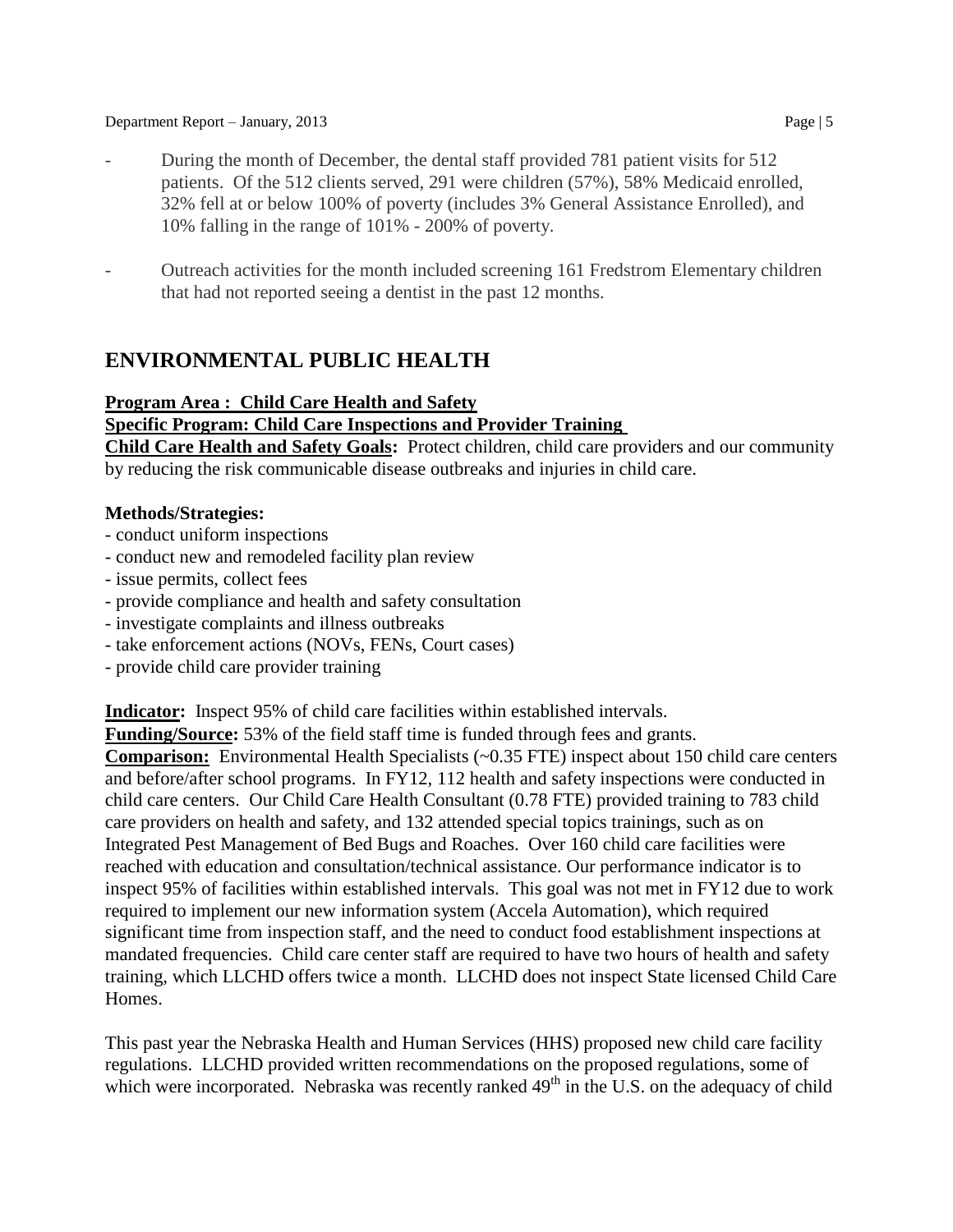care regulations. LLCHD's Child Care Program is working on local regulations which would provide a higher level of health and safety protection than the State. Staff will involve stakeholders, such as child care center directors, in this process. The resulting regulations will be brought to the Board of Health for review.

## **Program Area : Food Safety**

## **Specific Program: Food Manager and Food Handler Training**

**Food Safety Goals:** Protect human health by reducing the risk of foodborne illness.

**Methods/Strategies**: Provide food handler training in safe food preparation, hygiene, and sanitization

**Indicator:** Maintain number of food safety complaints at less than 325 per year and food-borne illness reports at less than 50 per year.

Decrease the average number of critical item violations by 5%.

Decrease the average number of regular violations by 5%.

**Funding:** The Food Manager and Food Handler Training is 100% fee funded.

**Description:** Training food managers and food handlers in safe food handling practices, hygiene, and sanitization is critical to preventing foodborne illnesses in our community. Food handler training and permits are available both on-line through an interactive training program developed with UNL and via in-person classes. About two thirds of the food handlers were obtained on-line. Food handler classes are offered at least twice a week and Spanish classes are offered twice per month.

## **Food Handler and Food Manager Permits Issued**

|              | FY10   | <b>FY11</b> | <b>FY12</b> |
|--------------|--------|-------------|-------------|
| FH In-Person |        |             | 2,845       |
| FH On-line   |        |             | 9,620       |
| Food Manager |        |             | 723         |
| <b>Total</b> | 11,024 |             |             |
|              |        | 10,089      | 13,188      |

## **Critical Item (CIV) and non-Critical Item Violations (non-CIV) for Restaurants**

| Violation Type         |      | $FY10$ $FY11$ $FY12$ |      |
|------------------------|------|----------------------|------|
| CIV Average            | 1.51 | 1.43                 | 1.76 |
| Non-CIV Average   4.94 |      | 4.45                 | 5.0  |

Note: The differences between years are not statistically significant.

The graph below depicts how many food handlers and food managers are trained each month.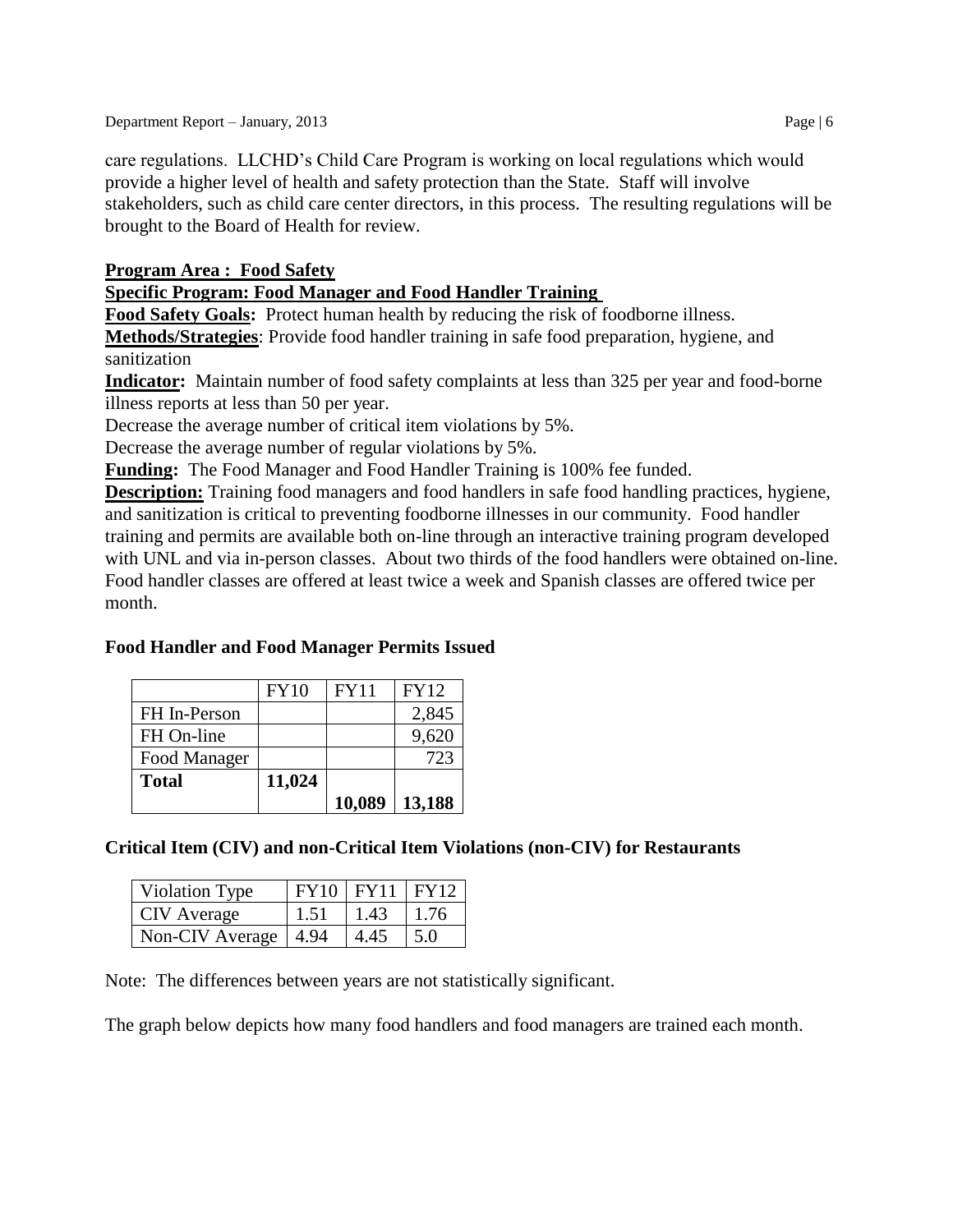

# **HEALTH DATA & EVALUATION**

The flu season this year has been unusual both in its early start and also in that it is uncertain whether or not a peak has been reached. Most flu seasons peak in February and flu cases generally show up into April and May. Tim Timmons e-mails his weekly flu updates about the local flu situation and the graph below reveals that, in terms of the percentage of provider visits, through January 19, 2013 (latest available), we had not reached a peak and the percent of provider visits for flu has approached a level of visits comparable to the 2009 H1N1 pandemic flu. Lincoln's hospitals have also been crowded with patients who have the flu. Unfortunately, while most cases are mild, so far there have been ten deaths associated with the flu in the state. If the peak has been reached, hopefully the number of cases will drop as rapidly as their numbers rose, but that is not a prediction as flu seasons are unpredictable and so it is difficult to forecast exactly how the next several months will look in terms of flu cases.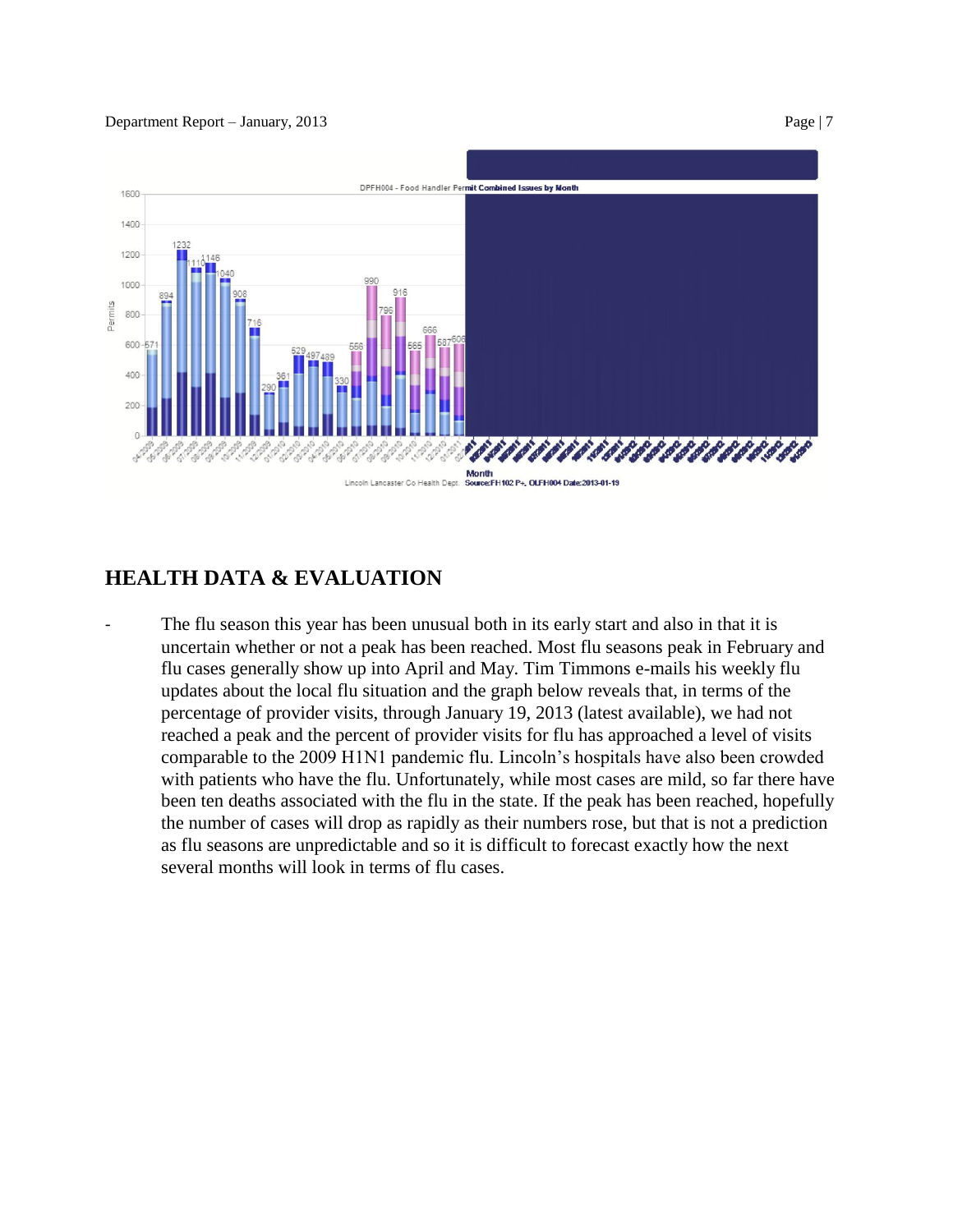

The CHIP (Community Health Improvement Plan) is nearly completed—in the final draft stage. Each of the committees that worked on the priority issues did a great job and we have met with the hospitals to align their required community health needs assessment with the MAPP (Mobilizing for Action through Planning and Partnerships) and CHIP outcomes. A meeting of the MAPP/CHIP Steering Committee will be scheduled in February to get approval and perhaps enlist more partners into the CHIP action plan.

# **HEALTH PROMOTION & OUTREACH**

## **HPO Chronic Disease and Minority Health**

**-** Staff is working with the City's Channel 10 Health to develop promotional and public education programs for three projects: The Crusade Against Cancer Coalition's colon cancer prevention program; the 54321GO project; and the Living Well Chronic Disease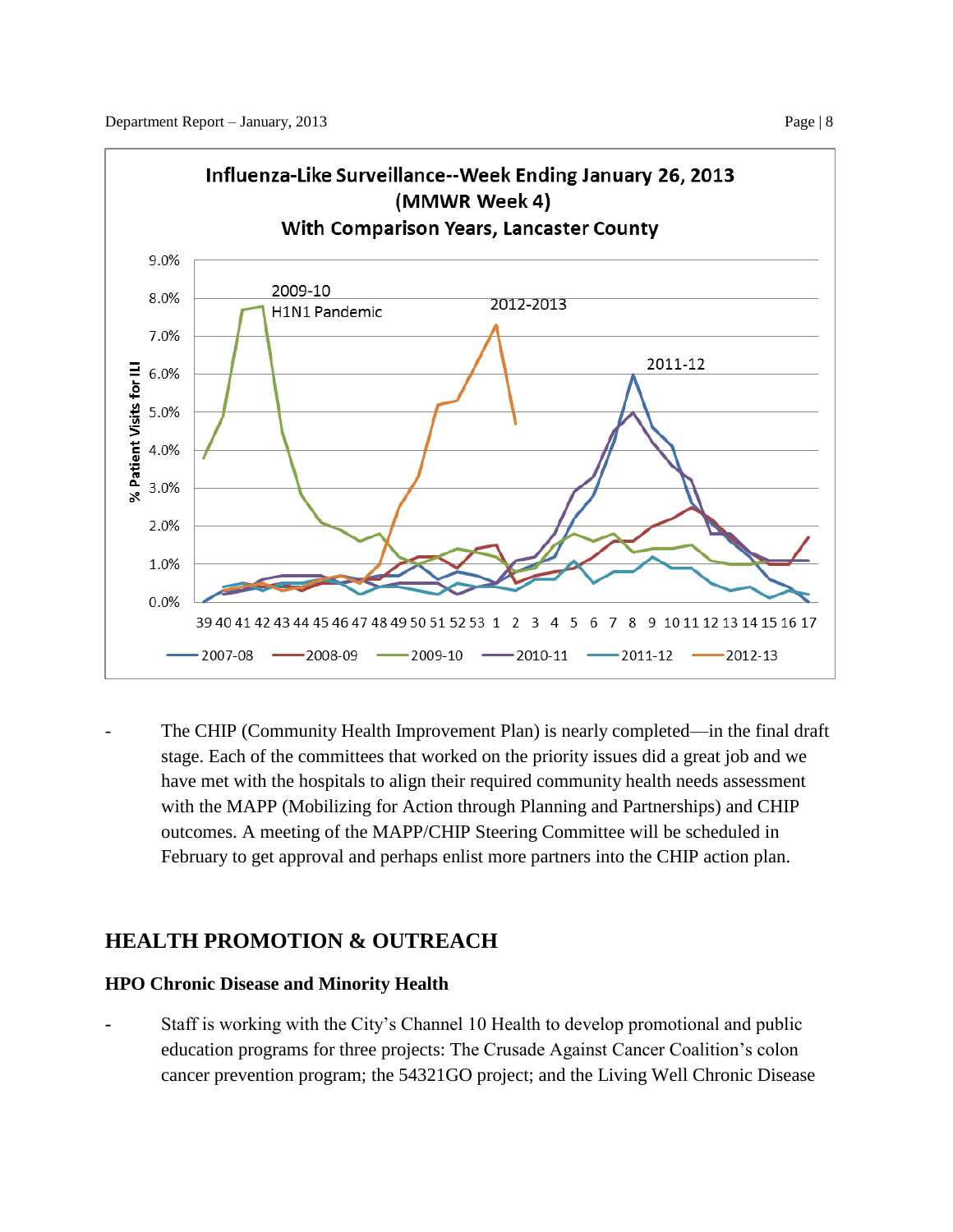Management program. The colon cancer prevention programs will be developed and aired beginning in February.

- LLCHD has received a short term grant from the Nebraska Department of Health and Human Services to further develop its Living Well Chronic Disease Management Program. LLCHD and Aging Partners have worked with this program for the past three years to provide opportunities for people living with chronic diseases to learn through a series of classes how to better manage and cope with their conditions. The grant project includes the Lancaster County Medical Society as a partner to assist in developing a network of doctors to promote and refer clients to the Living Well Program. The project also seeks agencies that will commit to hosting the programs to provide consistency in sites. To this point, Southeast Community College, HyVee Stores, and the YMCA have committed to hosting these multi-week classes.

## **Injury Prevention**

**- S**taff met with members of the Ponca Tribe of Nebraska to discuss injury prevention among children and specifically child passenger safety. These representatives have requested a Child Passenger Safety Seat check event at their headquarters at  $17<sup>th</sup>$  and E Street that would focus primarily on the American Indian community. The event will be provided by the LLCHD Safe Kids Child Passenger Safety Task Force and promoted by the Ponca Tribe staff. It will accommodate a check of up to thirty car seats.

## **Physical Activity**

- Staff is working with Lincoln's 23 League Certified Instructors (LCIs) to schedule League of American Bicyclist (LAB) classes throughout 2013. UNL hosted the first class of the year on January 26, and there are four additional classes scheduled at UNL in this spring semester: one on March  $25<sup>th</sup>$  and another on March  $28<sup>th</sup>$  as part of the Osher Life Long Learning Institute, and two on May  $6<sup>th</sup>$  (one scheduled to start in the morning and another in the afternoon). All classes are open to the public. Southeast Community College (SECC) will be scheduling two classes during the spring and summer quarters. Staff is working with Lincoln Parks and Recreation to assess the availability of the Jayne Snyder Trails Center and with the availability of LCIs to schedule classes during the spring and summer. In addition, classes will be scheduled at several elementary and middle schools as part of a Safe Routes Nebraska grant that was received by Teach a Kid to Fish from the Nebraska Department of Roads.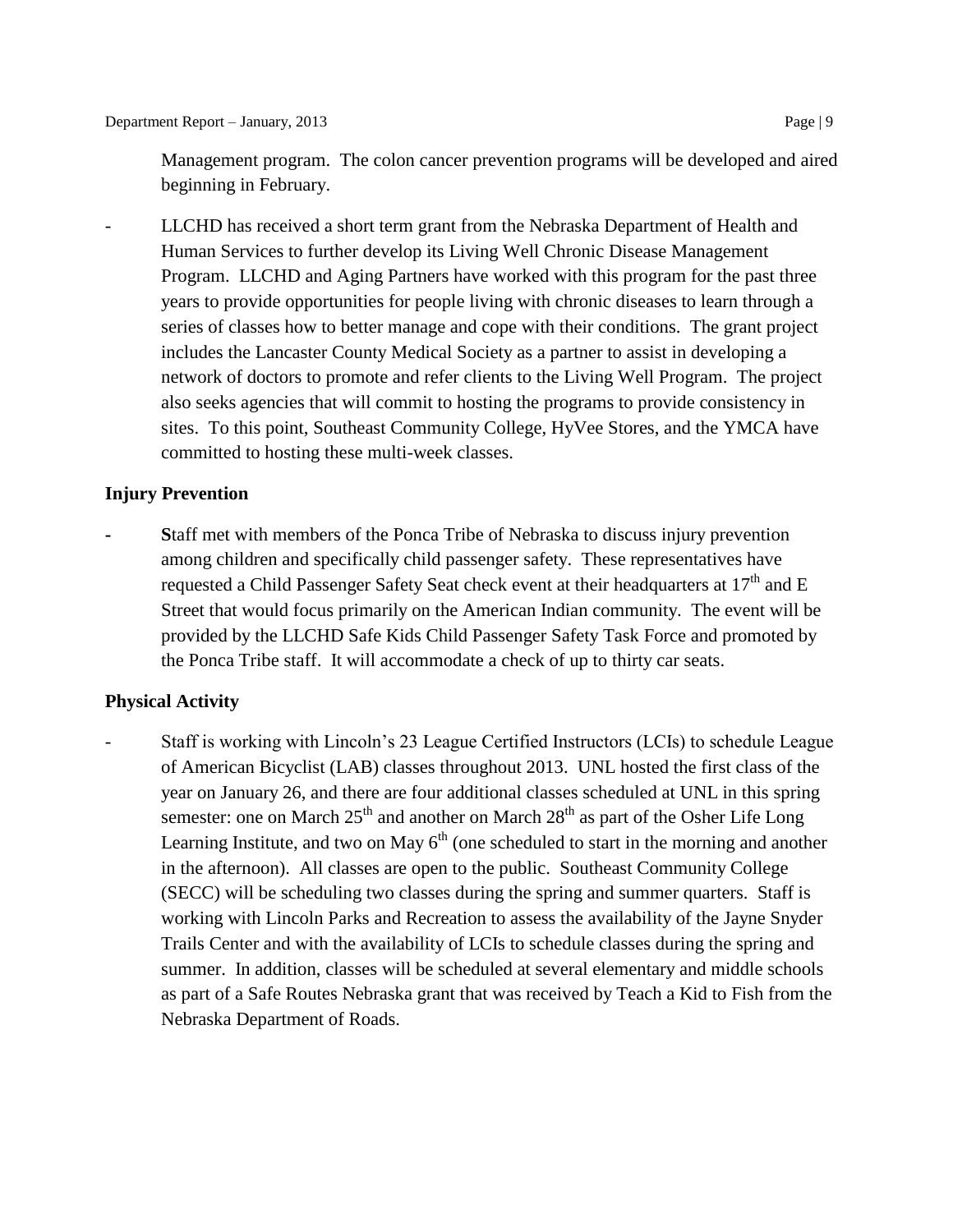## **INFORMATION & FISCAL MANAGEMENT**

- Department policy and guidelines for cash handling, travel and purchasing are being reviewed and updated. The purpose is to assure that department practices are consistent with City requirements and meet requirements for accreditation.
- The Fiscal Office Supervisor is coordinating the Department's activities related to the implementation of a new phone service. The city is moving to the use of Voice over Internet Protocol or VOIP. This is projected to provide significant savings over the next ten years. The Health Department will be converted to VOIP on February  $8<sup>th</sup>$ .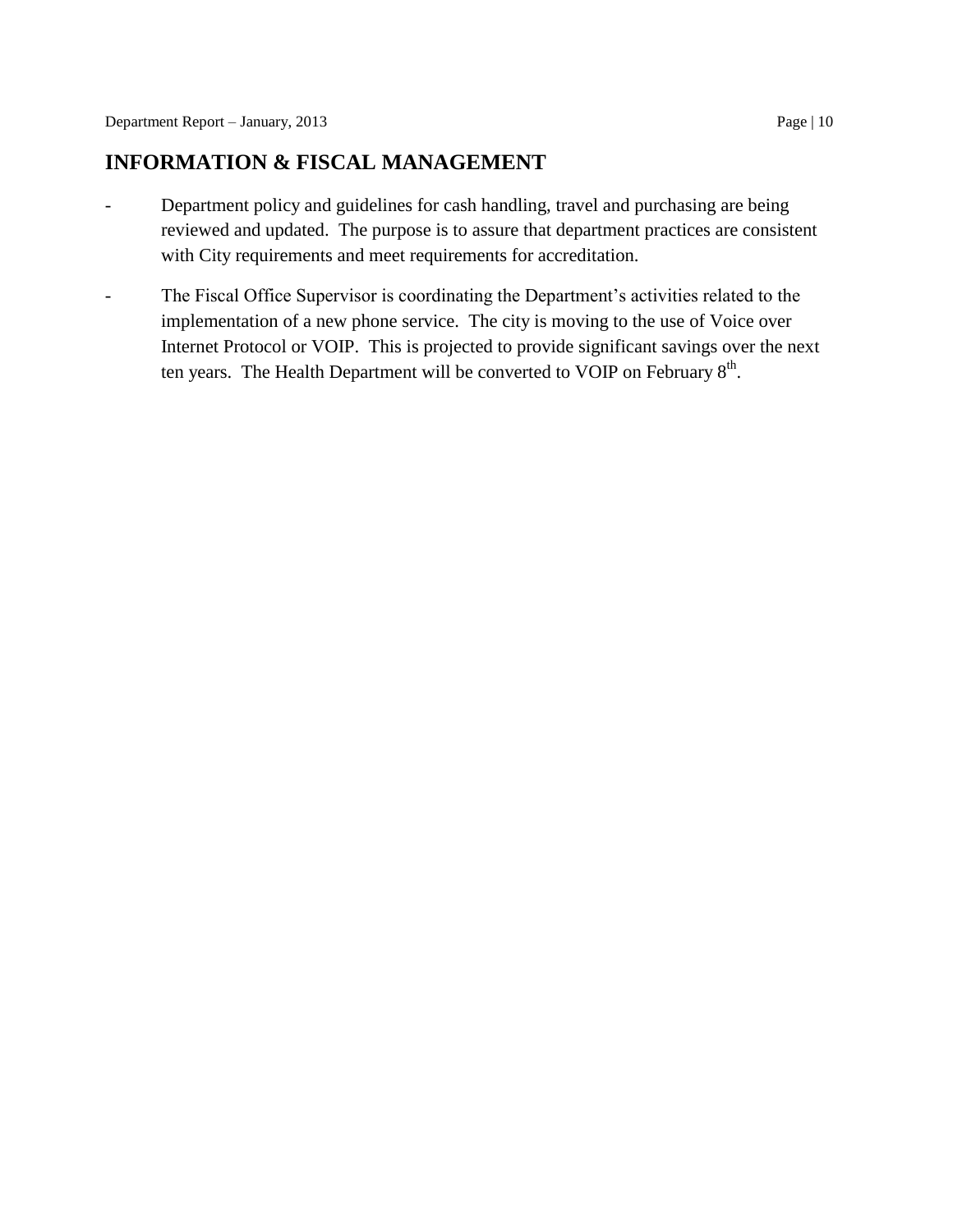

This is a list of the administrative approvals by the Planning Director from February 5, 2013 thru February 11, 2013:

**Administrative Amendment No. 13002** to Special Permit No. 06046, Dakota Springs Community Unit Plan, approved by the Planning Director on February 5, 2013, requested by Andrew Beil, to amend the building envelopes and the location of the future utility easement on Lot 6, Block 1, Dakota Springs 1<sup>st</sup> Addition, on property generally located at W. Santee Ct. and W. Dakota Springs Dr.

**Administrative Amendment No. 13004** to Special Permit No. 590, Salvation Army, approved by the Planning Director on February 6, 2013, requested by Archi + Etc., LLC, for an addition to the existing building to be used for storage and rescind Special Permit No. 49 and Special Permit No. 970, on property generally located at N. 27<sup>th</sup> St. and Potter St.

Q:\shared\wp\teresa\AA weekly approvals.wpd

**City/County Planning Department 555 S. 10th Street, Rm. 213 Lincoln NE 68508 (402) 441-7491**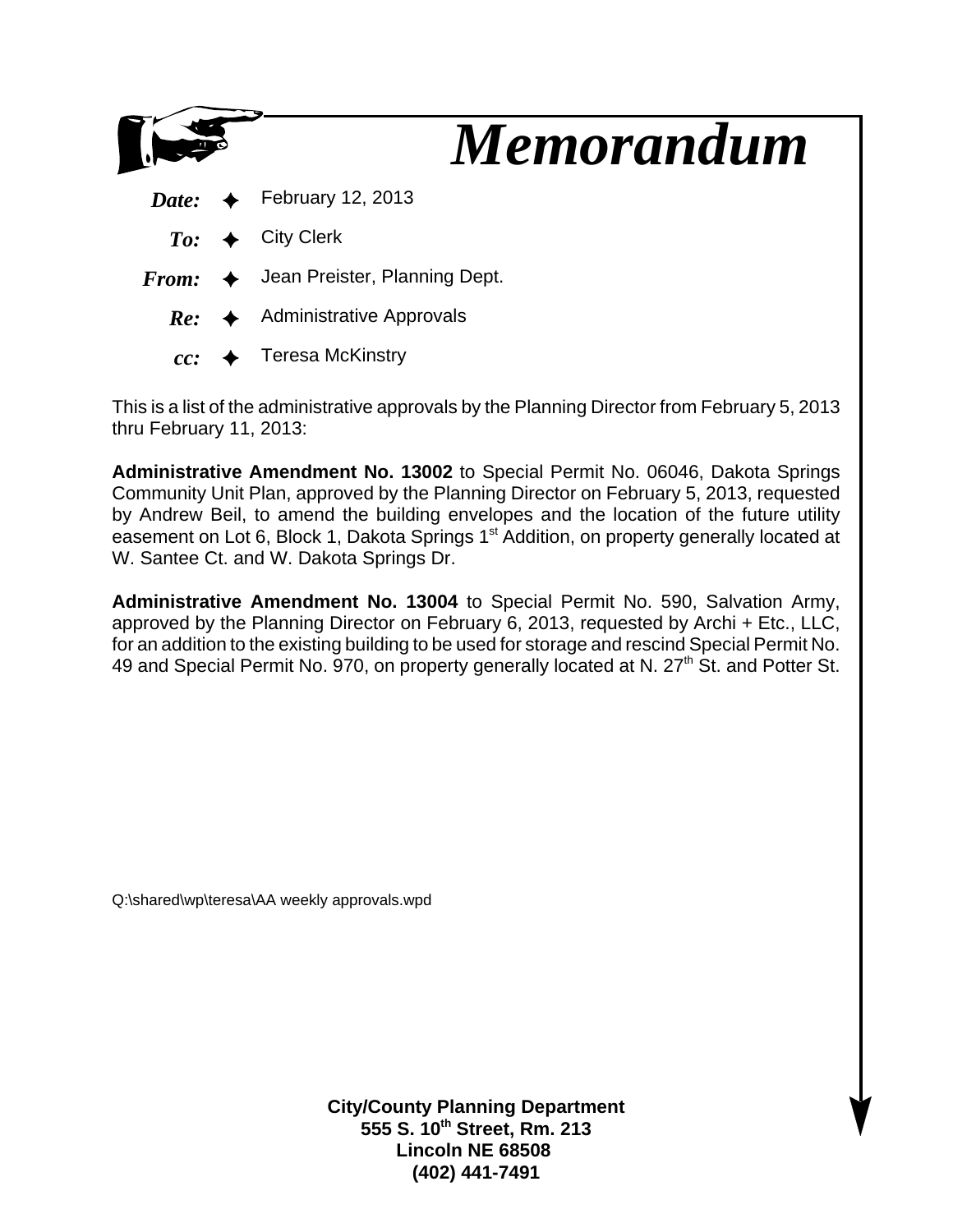### **Jean Preister**

**From:** Michele M. Abendroth<br> **Sent:** Wednesdav. February **Sent:** Wednesday, February 13, 2013 10:00 AM **Subject:** New Planning Reports Online - Lincoln/Lancaster County Planning Department

The Planning Commission 2012 Annual Report is now available on the Planning Department Web page. This report discusses the number of applications processed in fiscal year 2011-12, and highlights several important projects that were heard by the Planning Commission. This report also provides information on code amendments, administrative changes and other activities which involved the Planning Commission, including proposals planned for discussions and implementation in the coming year.

"What's Up in North Lincoln" and "What's Up in South Lincoln" have also been updated. These links provide maps and descriptions for several dozen major development projects around the city that are recently completed, partially developed, under construction, or recently approved.

If you have any questions, please contact the Planning Department at 402-441-7491.

**Marvin Krout**  Planning Director Lincoln/Lancaster County Planning Department 555 S. 10<sup>th</sup> Street, Suite 213 Lincoln, NE 68508 402-441-7491